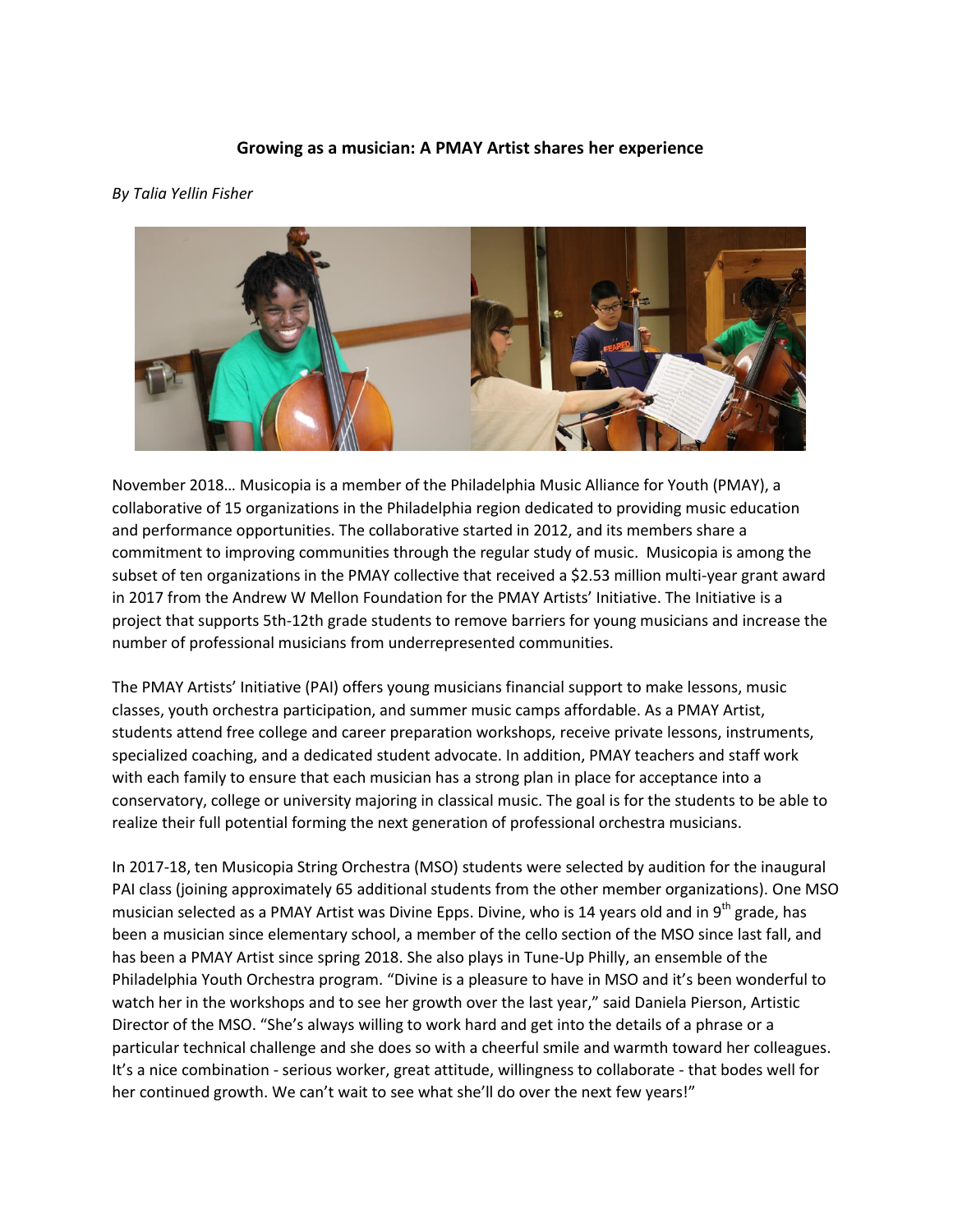Some things that Divine enjoys the most about playing in the MSO are making new friends and playing new music. "Because the pieces are really hard, it kind of pushes me to play more," Divine said. "Last year, one of the pieces we worked on was *Warrior Legacy*. It's really aggressive, and since I play cello, I liked it because we can play it with our lower C string. We had to put a lot of pressure on it and it was really fun to play."

And, as is the case for many young musicians, Divine has also encountered some musical challenges. "I've had to work on  $4<sup>th</sup>$  position a lot," she said. (4th position is a particular hand placement on the fingerboard/strings). "It was frustrating because I wasn't really comfortable with it, so my Tune-Up Philly teacher helped me. We would practice with the rest of the cellos, and do scales and finger exercises too."

Being a PMAY Artist has also helped Divine overcome some of her musical challenges through workshops, coaching, and mentoring with Aileen Rimando Jackson, Musicopia's PAI Student Advocate and other MSO coaches. Aileen, a Musicopia String Orchestra coach, is a Class Instrument Music Teacher for the School District of Philadelphia and also performs regularly throughout the Philadelphia area as a freelance violinist. "Divine has a sincere love and enthusiasm for playing the cello," said Aileen. "She is meticulous and works with care, and has made vast strides in her playing in a short period of time; we are excited to see what her future holds."

The opportunities afforded to Divine as a PMAY Artist have also helped her to feel more comfortable around her fellow cellists, and to grow as a speaker and as a musician in a supportive, respectful environment. The workshops are what Divine is most looking forward to this coming year as a PMAY Artist. One workshop in particular with her fellow PMAY Artists allowed each musician to perform for each other, and then give and receive feedback. "I think the workshops really help because we learn and have fun at the same time. We perform for each other, and then give constructive criticism," she said. "For example, if our intonation [pitch] isn't good, someone might say, 'when you're practicing maybe you should work on your intonation more.'"

Another PMAY workshop included training on how to best present oneself at an audition. The PMAY Artists practiced introducing themselves into a camera, saying the name and composer of the piece they would be playing in clear, loud voices, while making eye contact into the camera and keeping their bodies still. As a PMAY Artist, Divine has also been taking weekly private lessons with Andrea Weber, another MSO coach. "I used to play violin, so string crossing with my cello bow was pretty difficult because I had a violin bow hand. My intonation is also in progress with Ms. Andrea, and she's helping me improve it through scales and other pieces," Divine said.

All of this training will serve Divine well in her goal to becoming a professional orchestra musician. She also enjoys reading, doodling, musical theatre, learning Spanish, and writing music. She even has a couple of measures written for a solo cello piece, and watches YouTube videos to help her grow as a composer.

"When I first joined the MSO and became a PMAY Artist, I was worried about fitting in and being successful because I just assumed that everyone would be a lot older than I am and would have been playing for a longer time," Divine said. "But I saw that we were all on the same level, because we each had our own things that we had trouble with, and that really helped me to see that because now I know it isn't hard to fit in, because everyone in there loves music."